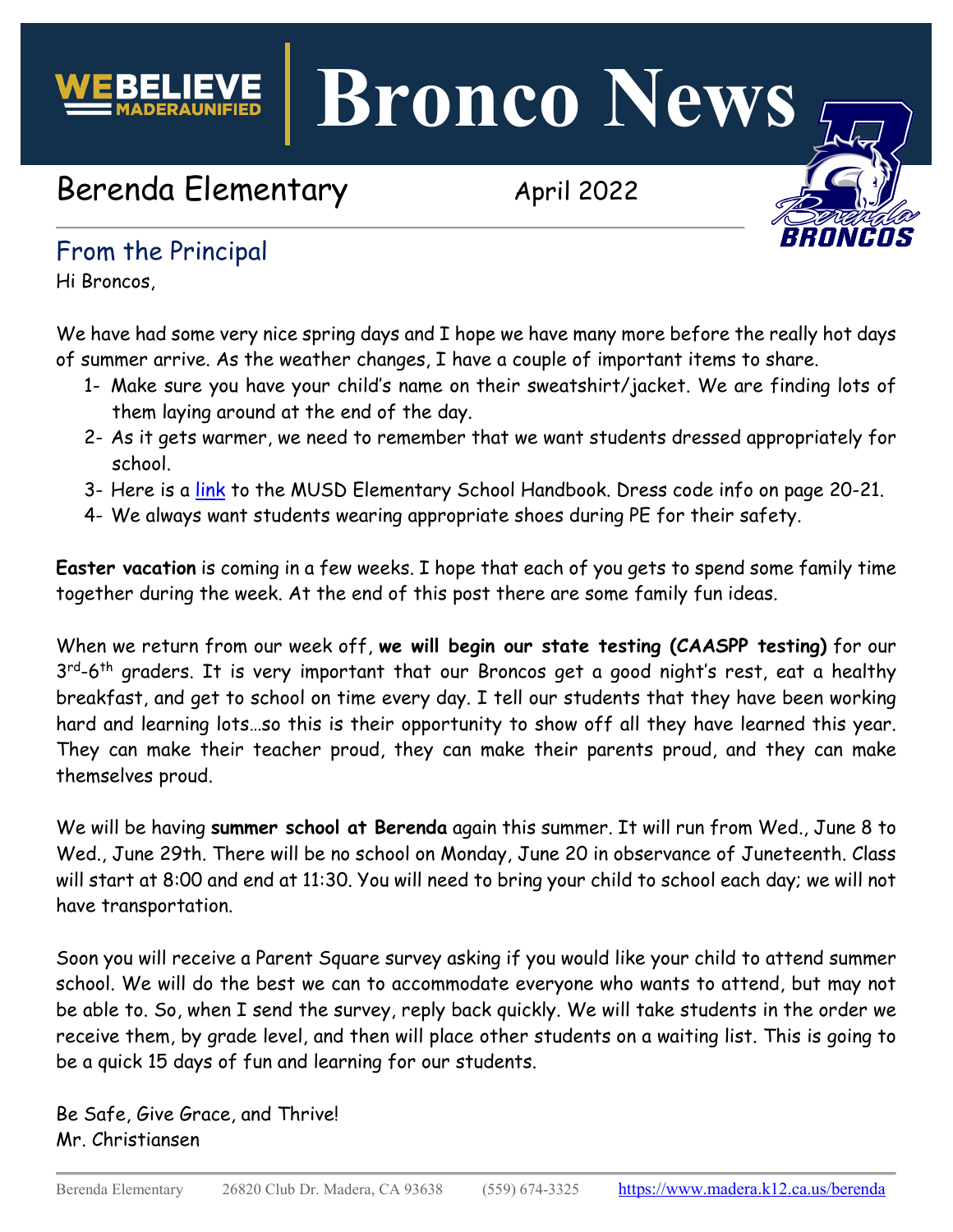

#### Important News

**Open House** will be April 27<sup>th</sup> from 5:30-6:30. We are looking forward to having parents come and visit our classrooms and see some of the exciting things we have been working on all year.

We have had some **questions about why an absence** is listed as 'excused' or listed as 'unexcused'. Here are the general guidelines that we follow.

Excused absences: Illness, Medical/Dental appointments, Funeral, Quarantine, Court appearances, Religious (holiday/ceremony).

Unexcused absences: Family vacation, Outings or extended holidays, Student sleeping in, Missed the bus.

You can report an absence by calling 559-674-3325, by Parent Square to Rosa Navia Ramirez, or by emailing [rosanaviaramirez@maderausd.org.](mailto:rosanaviaramirez@maderausd.org) You can also send doctor's notes or test results. If you get a SARB letter notifying you that Mr. Christiansen would like to meet with you, this is because our system has determined that your child has missed too many days and we need to talk about what is happening, so we can work together on a plan to improve attendance.

Our next sport is going to be **Track & Field**. There are many events and many opportunities for our Broncos to participate. Track & Field is open to  $4^{th}$ ,  $5^{th}$ , and  $6^{th}$  grade students.

Remember to **let the cars driving west on Club Drive turn left into the parking lot**. If we don't let those cars turn in, then the cars can't get out of the parking lot. It is also important to let the cars out of the parking lot…else no more cars can get in…and then nothing moves.

# Event Highlights

We had our last **wrestling** match on Friday. Our boys and girls did very well this season. They learned so much and came so far in their skills, and we beat each of the schools we competed against. Yea us!! We will have students competing in the district championship event and want to wish them all well.

For April, our **PBIS focus** will be on Self-Control / Self-Discipline / Alertness & Action. The ability to have self-control is so important. It is something that we spend a lot of time talking about with our students. Our Second Step program teaches students to 1) recognize their feelings, 2) name their feelings, and then 3) practice some calming down strategies. We teach our students that 'Calming down helps you think clearly!'

We recently participated in the **Red Pyramid Choir Concert**, the **Spring String Concert**, and the **Red Pyramid Band Concert**. I was able to attend all these events and was very proud of how well our students performed. Music is a great activity to grow the brain and it is a lot of fun. Win-win. If your child is already in one of these groups, remind them to practice daily. If they are thinking about joining…give them your support and encouragement.